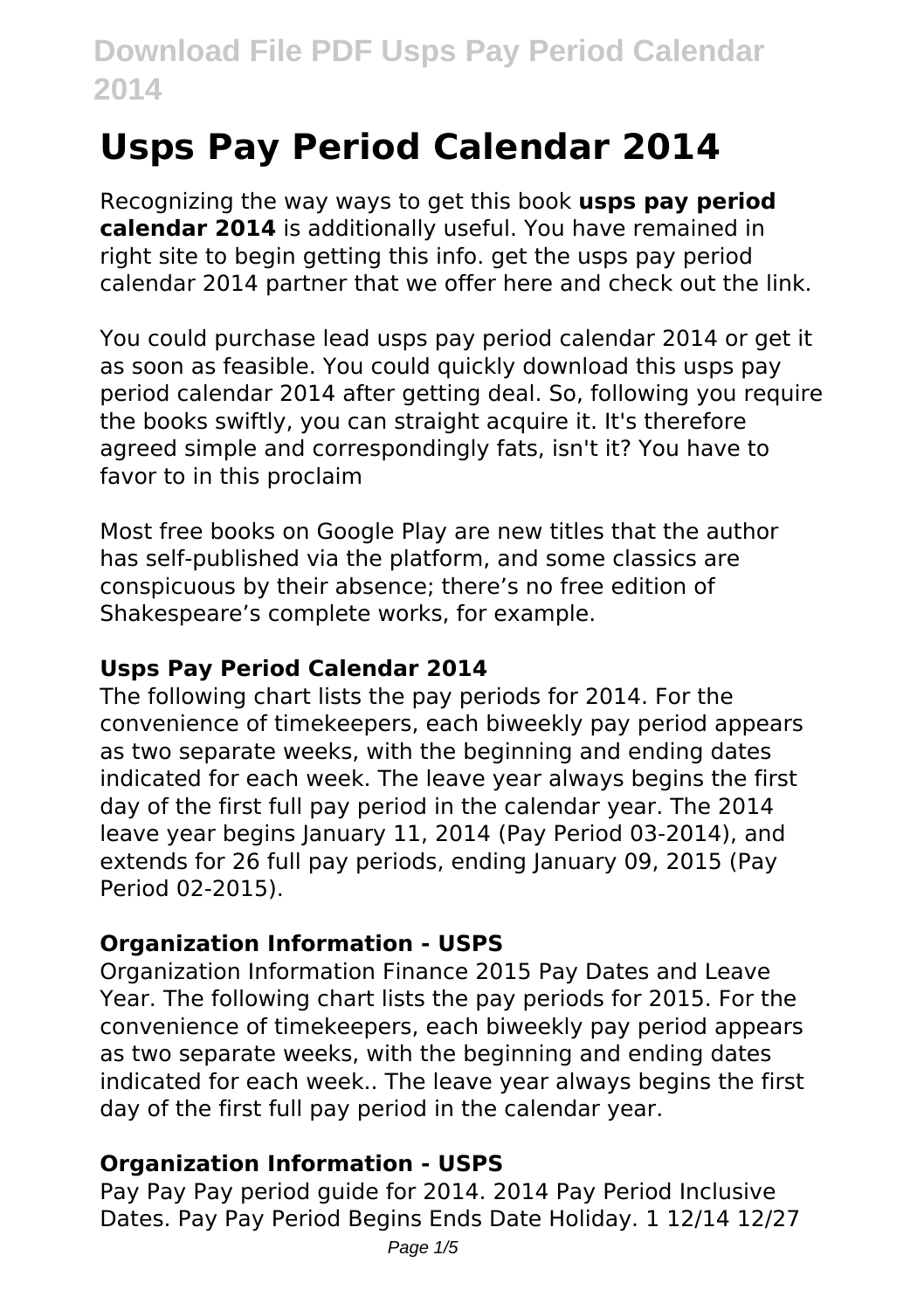1/3 12/25 (Wed.) 2 12/28 1/10 1/17 1/1 (Wed.) 3 1/11 1/24 1/31 1/20 (Mon.) 4 1/25 2/7 2/14 5 2/8 2/21 2/28 2/17 (Mon.) 6 2/22 3/7 3/14 7 3/8 3/21 3/28 8 3/22 4/4 4/11 9 4/5 4/18 4/25 10 4/19 5/2 5/9 11 5/3 5/16 5/23 12 5/17 5/30 6/6 5/26 (Mon.) 13 5/31 6/13 6/20 14 6/14 6/27 7/4 15 6/28 7/11 7/18 7/4 (Fri.) 16 7/12 7/25 8/1 17 7/26 8/8 8/15 18 8/9 8/22 8/29 19 8/23 9/5 ...

# **Pay Pay Pay period guide for 2014**

12 3 4 5 6 7 8 9 10 11 12 13 14 15 16 17 18 19 20 21 22 23 24 25 26 27 28 29 30 31 PAY PERIOD CALENDAR 2014 Month Pay Period S M T W T F S JAN 1 2 34 5 6 7 8 9 10 11

# **PAY PERIOD CALENDAR 2014 - National Finance Center**

File Type PDF Usps Pay Period Calendar 2014 2017 USPS Pay Period Calendar | postalnews.com For the convenience of timekeepers, each biweekly pay period appears as two separate weeks, with the beginning and ending dates indicated for each week. The leave year always begins the first day of the first full pay period in the calendar year.

# **Usps Pay Period Calendar 2014 - amsterdam2018.pvda.nl**

2020 Pay Dates and Leave Year. The following chart lists the 2020 pay periods. For the convenience of timekeepers, each biweekly pay period appears as two separate weeks, with the beginning and ending dates indicated for each week. The leave year always begins the first day of the first full pay period in the calendar year.

# **Organization Information - USPS**

2019 Pay Dates and Leave Year. The following chart lists the 2019 pay periods. For the convenience of timekeepers, each biweekly pay period appears as two separate weeks, with the beginning and ending dates indicated for each week. The leave year always begins the first day of the first full pay period in the calendar year.

# **Organization Information - USPS**

The leave year always begins the first day of the first full pay period in the calendar year. The 2013 leave year begins January 12, 2013 (Pay Period 03-13), and extends for 26 full pay periods,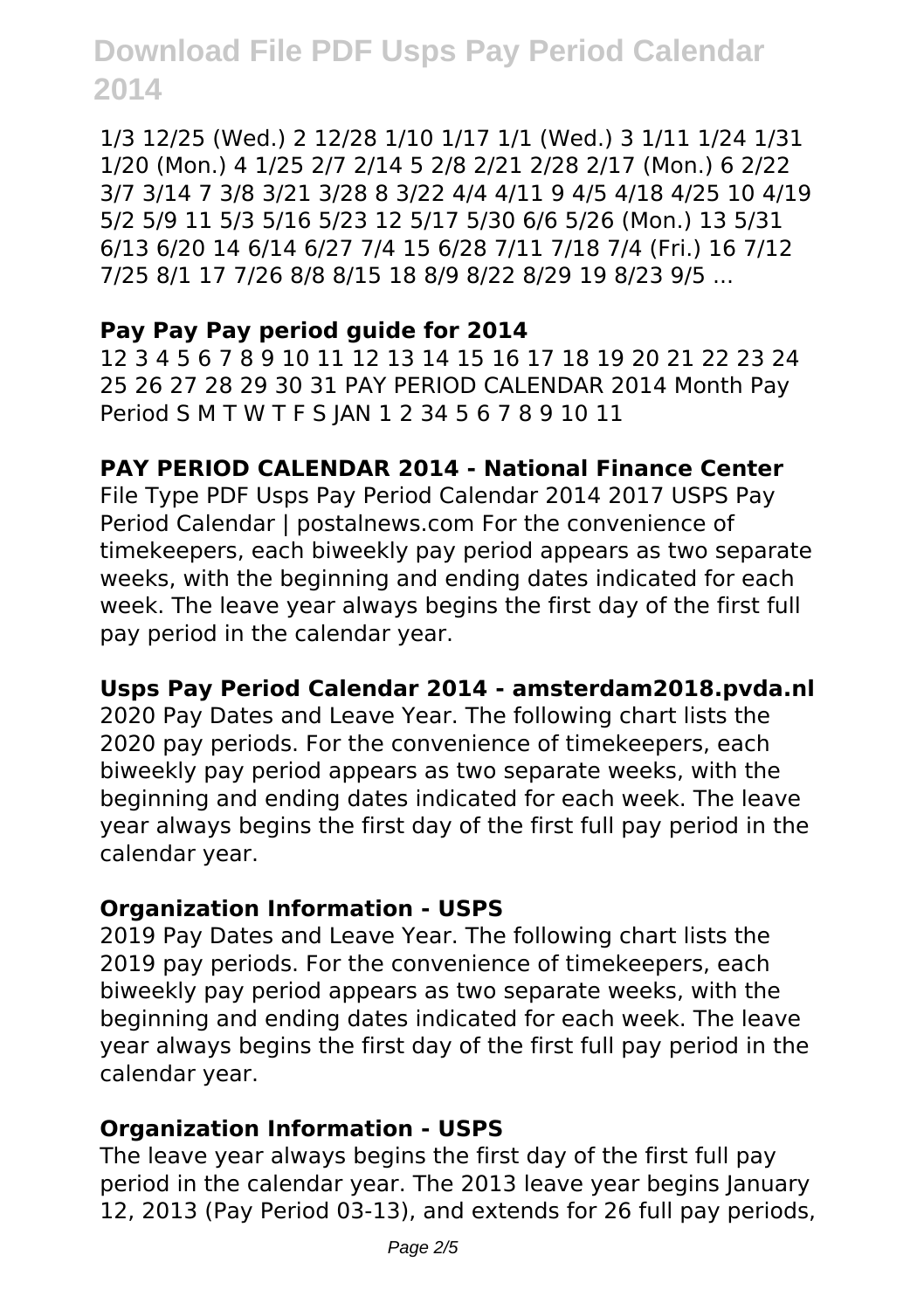ending January 11, 2014 (Pay Period 02-14). 2013 Pay Period Inclusive Dates

#### **2013 Pay Dates and Leave Year - USPS**

USPS 2020 Pay Dates and Leave Year. Posted on December 7, 2019 December 7, 2019 by postal. ... The leave year always begins the first day of the first full pay period in the calendar year. The 2020 leave year begins January 4, 2020 (Pay Period 02-2020), extends for 26 full pay periods, and ends January 1, 2021 (Pay Period 01-2021). ...

#### **USPS 2020 Pay Dates and Leave Year | PostalReporter.com**

Accounting/Pay Period Calendar FY 2018: 670 KB: AD-1103: Accounting/Pay Period Calendar FY 2017: 710 KB: AD-1103: Accounting/Pay Period Calendar FY 2016: 649 KB: AD-1103: Accounting/Pay Period Calendar FY 2015: 672 KB: AD-1103: Accounting/Pay Period Calendar FY 2014: 686 KB: AD-1103: Accounting/Pay Period Calendar FY 2013: 682 KB: AD-1103 ...

# **Pay Period Calendars | National Finance Center**

usps pay period calendar 2014 is available in our digital library an online access to it is set as public so you can download it instantly. Our book servers hosts in multiple countries, allowing you to get the most less latency time to download any of our books like this one. Merely said, the usps pay period calendar 2014 is universally compatible with any devices to read

# **Usps Pay Period Calendar 2014 - cdnx.truyenyy.com**

2019 Payroll Calendar [PDF - 195 KB] 04/10/2018: 2018 Payroll Calendar [PDF - 185 KB] 12/20/2016: 2017 Payroll Calendar [PDF - 205 KB] 07/29/2015: 2016 Payroll Calendar [PDF - 200 KB] 07/29/2015: 2015 Payroll Calendar [PDF - 137 KB] 09/04/2014: 2014 Payroll Calendar [PDF - 130 KB] 08/09/2013: 2013 Payroll Calendar [PDF - 248 KB] 09/28/2012 ...

# **Payroll Calendars | GSA**

PAY PERIOD CALENDAR 2012 Month Pay Period S M T W T F S Month Pay Period S M T W T F S JAN 01 1 2 3 4 5 6 7 JUL 14 1 2 3 4 5 6 7 8 9 10 11 12 13 14 8 9101112 13 14 02 ...